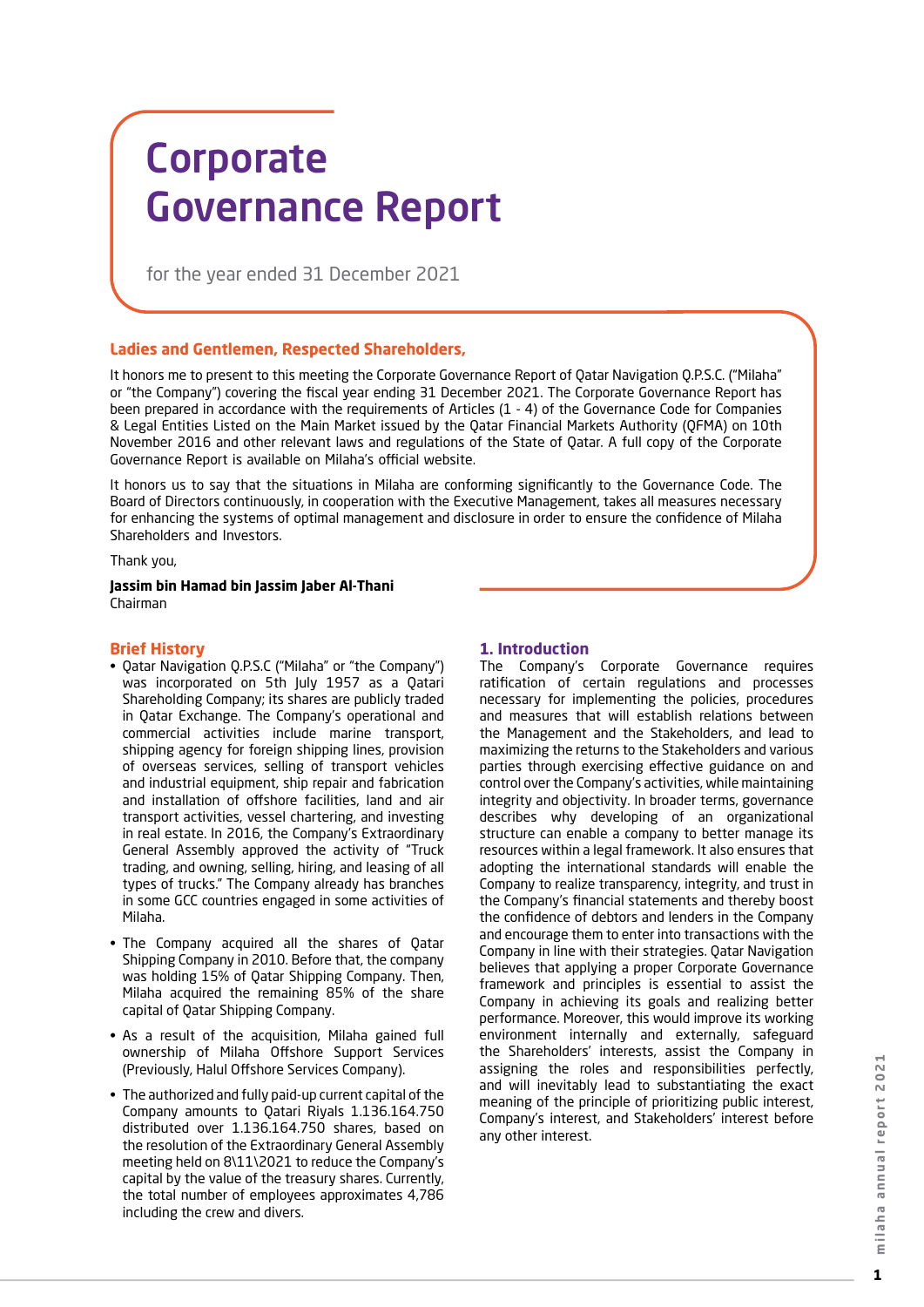#### **2. Compliance with Governance Principles**

- • Milaha is committed to strengthening its Corporate Governance practices in line with local and global standards. The Board of Directors is developing proper governance rules, which involve the highest standards of independence, supervision, and transparency in order to maintain the confidence of current and future Investors. In order to substantiate this commitment, the Board sought the help of an External Audit firm to develop a mechanism for monitoring the adherence to Corporate Governance practices as dictated by the new QFMA Corporate Governance Code and use it for improving the control on a regular basis. The Governance Report sheds light on the main elements of the control system, which have been designed and implemented for the fiscal year from 1 January 2021 to 31 December 2021.
- • Further, the Board is committed to periodically review its policies, charters, and internal processes, which should be followed by the Board Member, Executive Management, and employees.
- The Company, as part of its method for protecting the Company's Stakeholders and in compliance with the Corporate Governance Code issued by QFMA, has established a separate section for Risk Management with the aim of monitoring and analyzing the risks and developing the internal control environment for ensuring the realization of all objectives of the Company.
- • The Company also continued to pursue a succession plan of Milaha employees, in the year 2021 according to the agreed goals.
- • The Company also has a list of policies and procedures that are applied to ensure the effectiveness of the Corporate System of Milaha, including:
	- 1. Enterprise Risk Management Policy.
	- 2. Dividends Distribution & Remuneration Policy.
	- 3. Insiders Trading Policy.
	- 4. Conflict of Interest & Contracting with Related Parties Policy.
	- 5. Board of Directors Nomination Procedures.
	- 6. Induction and Training Policy.
	- 7. Compliance Policy.
- 8. Stakeholders Right Management Policy.
- 9. Board Evaluation Policy.
- 10. Disclosure Policy.
- 11. Shareholders Rights Policy.
- 12. Record Governance Policy.
- 13. Anti-Bribery Policy.
- 14. Anti-Modern Slavery and Anti-Human Trafficking Policy.

#### **3. Board of Directors**

- • The Company's Governance System includes the Board of Directors' charter approved by the Board Members, which is matching with the provisions of the new QFMA Corporate Governance Code, incorporating the duties and responsibilities of the Board. One of the most important duties of the Board of Directors is that the Board Members should always be loyal to the interests of the Company and its Shareholders. This duty requires the Board Members to side with the interests of the Company and Shareholders counter to their personal interests. The Board of Directors are required to rely on clear and transparent information and with due diligence, and to act effectively to the interest of the Company and Shareholders. The Board has updated the charter of the Board of Directors for including all the duties and responsivities provided for in the new Corporate Governance Code.
- • The Board of Directors also directs Milaha's Investment Policy in general and is responsible for managing the Company and setting its strategical targets. The Board has been given all the powers and authorities necessary for managing and steering the whole business of the Company, under Qatar's Commercial Companies Law and the Company's Articles of Association.

#### **3.1 Formation of the Board of Directors**

• The Board of Directors consists of eleven members, all of them are non-executive members and more than a third of the Board are independent members; the term of membership for each Director is three years. A Board Member may be reelected more than once as per the Company's Articles of Association and the Commercial Companies Law. The current term of the Board started 16/3/2021 for the years 2021, 2022, and 2023.

The following table shows information about the Board Members:

| No. | <b>Board Member</b><br>and Entity he<br><b>Represents</b>       | <b>Position in</b><br><b>Milaha Board</b> | <b>Number</b><br>of Shares<br><b>Represented</b> | <b>Other Information</b>                                                                                                                                                                                                                                                                                                                                                                                       |
|-----|-----------------------------------------------------------------|-------------------------------------------|--------------------------------------------------|----------------------------------------------------------------------------------------------------------------------------------------------------------------------------------------------------------------------------------------------------------------------------------------------------------------------------------------------------------------------------------------------------------------|
| 1.  | H.E Sheikh Jassim<br>bin Hamad bin<br>lassim laber Al-<br>Thani | Chairman                                  | 1,444,030                                        | H.E Sheikh Jassim bin Hamad bin Jassim Jaber Al Thani<br>has occupied the position of Milaha Board's Member<br>since 2000. Besides, he is the Chairman of QIB, and<br>a Board Member of Qatar Insurance Company. H.E.<br>is a graduate of Sandhurst Military Academy. In<br>addition to several professional courses in the Arts of<br>Administration and Finance.<br>[Non-executive, Non- independent member] |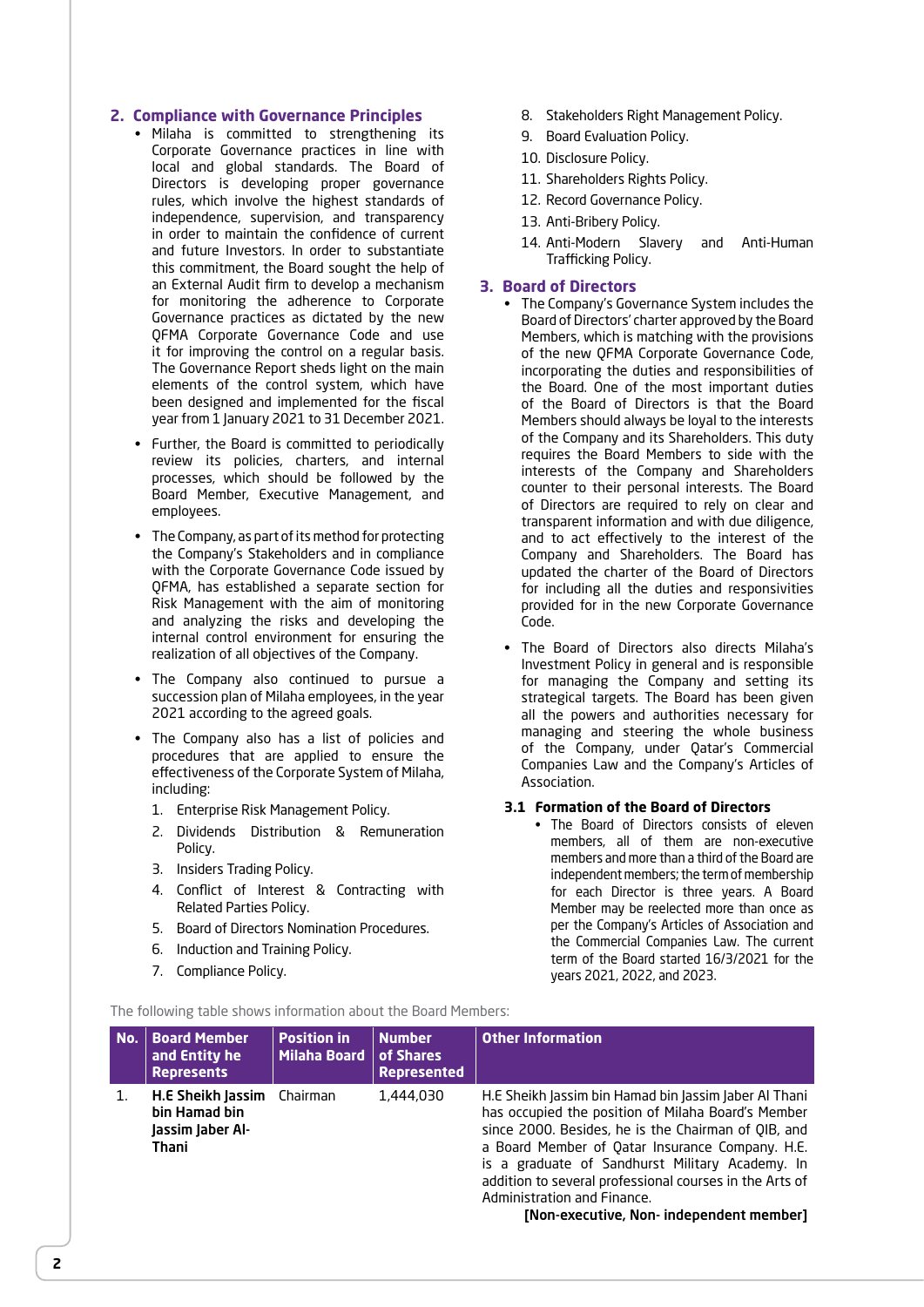| No. | <b>Board Member</b><br>and Entity he<br><b>Represents</b>                                                          | <b>Position in</b><br><b>Milaha Board</b> | <b>Number</b><br>of Shares<br><b>Represented</b> | <b>Other Information</b>                                                                                                                                                                                                                                                                                                                                                                                                                                                                                                        |
|-----|--------------------------------------------------------------------------------------------------------------------|-------------------------------------------|--------------------------------------------------|---------------------------------------------------------------------------------------------------------------------------------------------------------------------------------------------------------------------------------------------------------------------------------------------------------------------------------------------------------------------------------------------------------------------------------------------------------------------------------------------------------------------------------|
| 2.  | <b>H.E Sheikh Khalid</b><br>bin Khalifa bin<br>Jassim Fahad<br>Al-Thani,<br>representing<br><b>Qatar Petroleum</b> | Vice-Chairman 98,639,640                  |                                                  | H.E Sheikh Khalid bin Khalifa bin Jassim Fahad Al<br>Thani has occupied the position of Milaha Board's<br>Member since 2012; besides, he is the Chief Executive<br>Officer of Qatar Gas Company, Chairman of Qatari Diar<br>Company, and Board Member of Gulf International<br>Services Company.<br>[Non-executive, Non- independent member]                                                                                                                                                                                    |
| 3.  | <b>H.E Sheikh</b><br>Abdulrahman bin<br>Saud Al Thani                                                              | Board<br>Member                           | 2,522,480                                        | H.E Sheik Abdul Rahman bin Saud Al Thani has<br>occupied the position of Milaha Board's Member<br>in 2018. Besides, he is a Minister of State in the<br>Government of Qatar. He is a Board Member in each<br>of Qatar National Bank and Qatar Insurance Company.<br>Previously, H.E occupied the position of Chief of<br>Staff of the Amiri Diwan. He is holding an MA in<br>International Relations.<br>[Non-executive, independent member]                                                                                    |
| 4.  | <b>H.E Sheikh</b><br>Suhaim bin<br><b>Khaled bin</b><br><b>Hamad Al-Thani</b>                                      | Board<br>Member                           | 6,114,920                                        | H.E Sheikh Suhaim bin Khaled bin Hamad Al-Thani has<br>occupied the position of Board Member in Milaha since<br>November 2020. He is also a Board Member in Qatar<br>Central Markets Company. Besides, he previously<br>occupied the position of Chairman of the Board in<br>Dlala Holding. H.E is holding a Bachelor's in Business<br>Administration.<br>[Non-executive, Non- independent member]                                                                                                                              |
| 5.  | <b>H.E Sheikh</b><br><b>Hamad bin</b><br><b>Mohammed</b><br><b>Khalid Al-Thani</b>                                 | Board<br>Member                           | 423,000                                          | H.E Sheikh Hamad bin Mohammed Al-Thani has<br>occupied the position of Board Member in Milaha<br>since 16 March 2021. H.E. occupies the position of<br>Senior Vice-Chairman of Investment & Finance at<br>Qatar Insurance Company. He is also the Chairman<br>of the Board, Managing Director in Mazaya Qatar.<br>Besides, he is also a Board Member in Nakilat.<br>H.E is holding a Bachelor's in Business Management<br>from Heriot University and SBUM Masters from HEC<br>Paris.<br>[Non-executive, Non-independent member] |
| 6.  | Mr. Adel Ali Bin<br>Ali, representing<br>M/s Ali bin Ali<br><b>Establishment</b>                                   | Board<br>Member                           | 18,630,340                                       | Mr. Adel Ali Bin Ali has occupied his position as<br>Milaha Board's Member since 1994; besides, he is the<br>President of Ali Bin Ali Establishment, and a Board<br>Member of each of Doha Insurance and QEWC. He is<br>holding a Bachelor's in Electrical Engineering.<br>[Non-executive, independent member]                                                                                                                                                                                                                  |
| 7.  | Mr. Saad<br><b>Mohammad Saad</b><br>Al-Romaihi                                                                     | Board<br>Member                           | 460,000                                          | Mr. Saad Mohammad Saad Al-Romaihi has occupied<br>the position of Milaha Board's Member since 2010;<br>besides, he is a Board Member of Qatar Manufacturing<br>Industries Co. He is holding a Bachelor's in Trade and<br>Economics.<br>[Non-executive, independent member]                                                                                                                                                                                                                                                      |
| 8.  | Mr. Hamad bin<br><b>Mohammad Al-</b><br><b>Mana</b>                                                                | <b>Board</b><br>Member                    | 414,990                                          | Mr. Hamad bin Mohammad Al-Mana has occupied<br>the position of Milaha Board's Member since 2009;<br>besides, he is the Chairman & Managing Director<br>of Mohamed Hamad Al-Mana Group. He is holding a<br>University degree in Business Administration.<br>[Non-executive, independent member]                                                                                                                                                                                                                                  |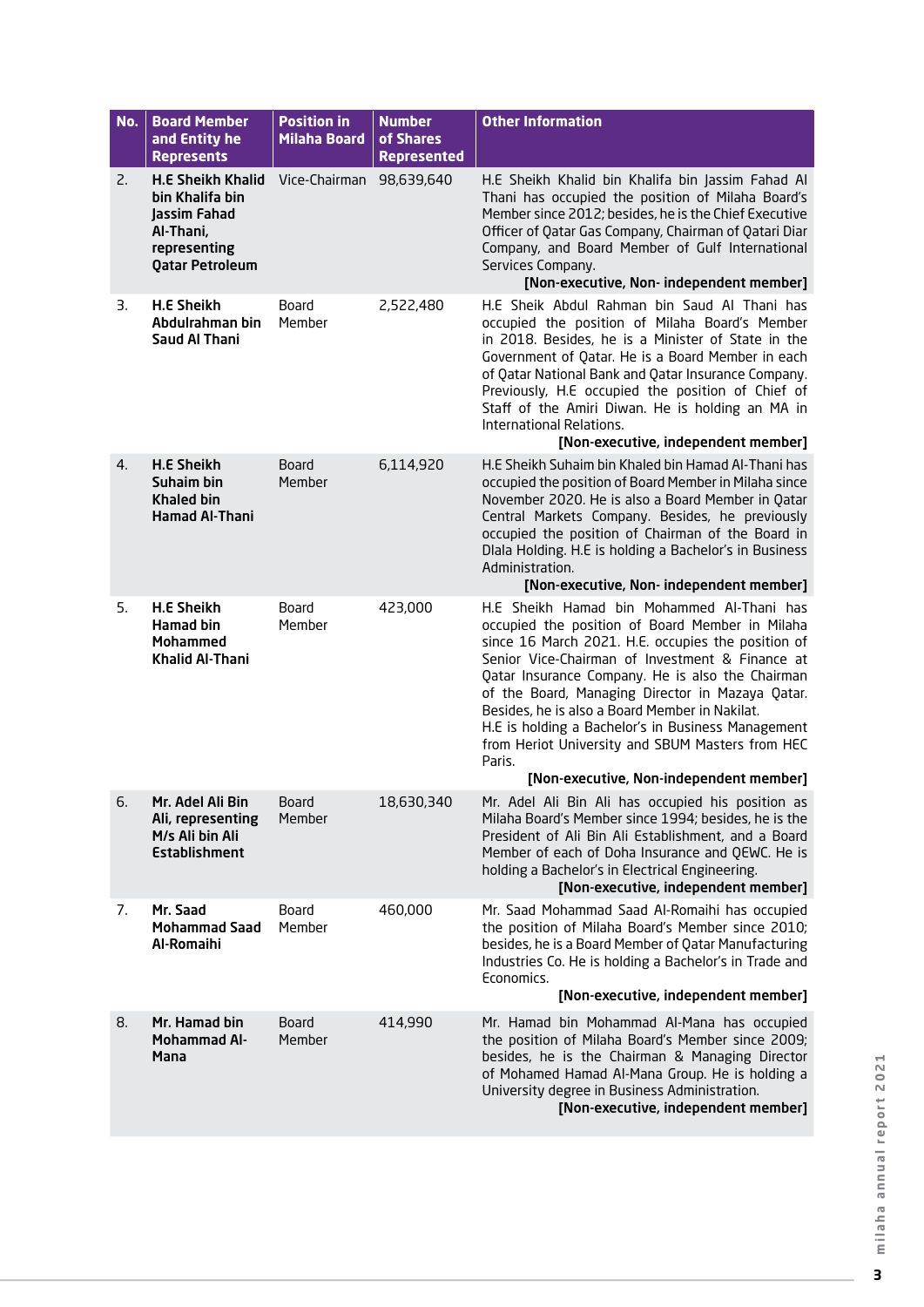## **3. Board of Directors (continued)**

**3.1 Formation of the Board of Directors (continued)**

| No. | <b>Board Member</b><br>and Entity he<br><b>Represents</b>                                                       | <b>Position in</b><br><b>Milaha Board</b> | <b>Number</b><br>of Shares<br><b>Represented</b> | <b>Other Information</b>                                                                                                                                                                                                                                                                                                                                                                                                                                                                                                                                                                     |
|-----|-----------------------------------------------------------------------------------------------------------------|-------------------------------------------|--------------------------------------------------|----------------------------------------------------------------------------------------------------------------------------------------------------------------------------------------------------------------------------------------------------------------------------------------------------------------------------------------------------------------------------------------------------------------------------------------------------------------------------------------------------------------------------------------------------------------------------------------------|
| 9.  | Dr. Mazen Jassim<br>Jaidah                                                                                      | <b>Board</b><br>Member                    | 3,295,120                                        | Dr. Mazen Jassim Jaidah has occupied the position of<br>Milaha Board's Member since 2009; besides, he is the<br>President of the Executive Council of Jaida Holding.<br>Also, he is a Board Member in Qatar Foundation. He<br>is holding a PhD. Degree in Commercial Economy &<br>Middle East History.<br>[Non-executive, independent member]                                                                                                                                                                                                                                                |
| 10. | Mr. Hitmi Ali<br>Khalifa Al Hitmi,<br>representing Ali<br>bin Khalifa Al-<br><b>Hitmi &amp; Partners</b><br>Co. | <b>Board</b><br>Member                    | 2,400,000                                        | Mr. Hitmi Ali Khalifa Al Hitmi has occupied the position<br>of Milaha Board's Member in 2018, representing<br>Ali bin Khalifa Al Hitmi & Partners. Besides, he is a<br>Board Member of Ali bin Khalifa Al Hitmi & Partners<br>Group. Previously, he was a Board Member of Doha<br>Insurance, Nakilat, and Barwa Real Estate Company.<br>He is a Chairman of the Board at Al Hitmi Property<br>Development. Also, he is a Member of the Board of<br>Directors of Al Meera Group. Mr. Hitmi is holding a<br>Bachelor's in Business Administration.<br>[Non-executive, Non- independent member] |
| 11. | Mr. Mohammed<br>Ebrahim Al-Sulaiti                                                                              | <b>Board</b><br>Member                    | 430,000                                          | H.E Sheikh Suhaim bin Khaled bin Hamad Al-Thani has<br>occupied the position of Board Member in Milaha since<br>November 2020. He is also a Board Member in Qatar<br>Central Markets Company. Besides, he previously<br>occupied the position of Chairman of the Board in<br>Diala Holding. H.E is holding a Bachelor's in Business<br>Administration.<br>[Non-executive, independent member]                                                                                                                                                                                                |

The following table shows information about the Executive Management Members:

| No. | Name of the<br><b>Executive</b><br><b>Management</b><br><b>Member</b> | <b>Position of</b><br><b>Executive</b><br><b>Management</b><br><b>Member in</b><br>the Company | <b>Number</b><br>of Shares<br><b>Represented</b> | <b>Other Information</b>                                                                                                                                                                                                                                                                                                                                                                                                                                                                                                                                                                                                                                                                                                                                                                                                                                                                         |
|-----|-----------------------------------------------------------------------|------------------------------------------------------------------------------------------------|--------------------------------------------------|--------------------------------------------------------------------------------------------------------------------------------------------------------------------------------------------------------------------------------------------------------------------------------------------------------------------------------------------------------------------------------------------------------------------------------------------------------------------------------------------------------------------------------------------------------------------------------------------------------------------------------------------------------------------------------------------------------------------------------------------------------------------------------------------------------------------------------------------------------------------------------------------------|
| 1.  | Mr. Abdulrahman<br>Essa Al-Mannai                                     | President &<br>CEO                                                                             |                                                  | Mr. Abdulrahman Essa Al-Mannai has been the<br>President and CEO of Milaha Group (Qatar Navigation)<br>since September 2015. He leads all the business areas<br>of Milaha. In addition, He is on the board of Nakilat<br>(largest LNG Shipping Co in the world) and OTerminals<br>(a joint venture between Mwani and Milaha). Prior to<br>joining Milaha, Mr. Al-Mannai held various leadership<br>positions at Qatargas, the world's largest liquefied<br>natural gas company, where he oversaw the largest<br>LNG supply chain, Europe's largest regasification<br>terminal, South Hook LNG Terminal, amongst other<br>roles. Throughout his career, Mr. Al-Mannai developed<br>extensive experience in multiple fields, including<br>shipping, energy markets, and commercial activities,<br>achieving a strong record of success. Mr. Al-Mannai<br>has a degree in Aeronautical Engineering. |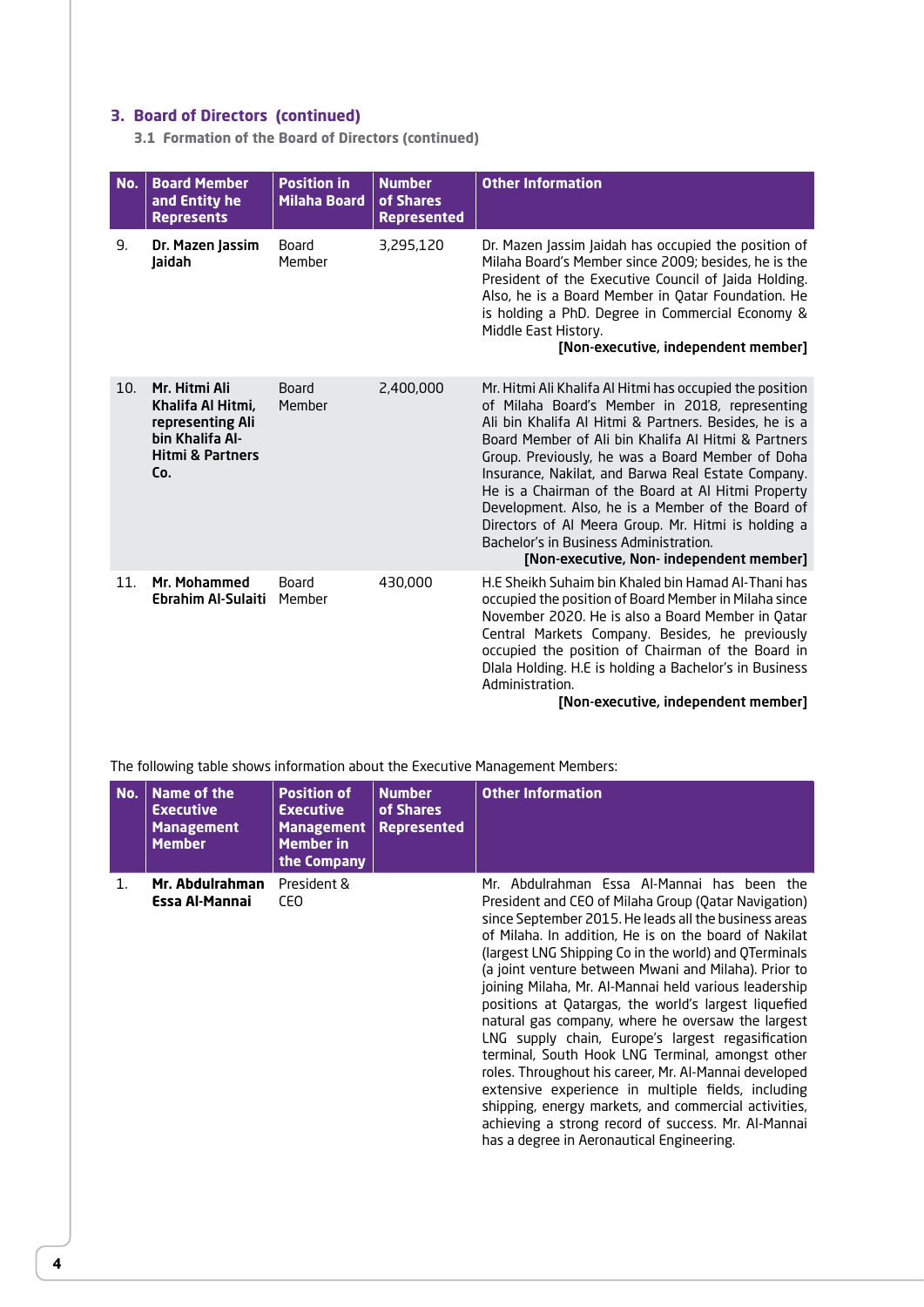| No. | <b>Name of the</b><br><b>Executive</b><br><b>Management</b><br><b>Member</b> | <b>Position of</b><br><b>Executive</b><br><b>Management</b><br><b>Member in</b><br>the Company | <b>Number</b><br>of Shares<br><b>Represented</b> | <b>Other Information</b>                                                                                                                                                                                                                                                                                                                                                                                                                                                                                                                                                                                                                                      |
|-----|------------------------------------------------------------------------------|------------------------------------------------------------------------------------------------|--------------------------------------------------|---------------------------------------------------------------------------------------------------------------------------------------------------------------------------------------------------------------------------------------------------------------------------------------------------------------------------------------------------------------------------------------------------------------------------------------------------------------------------------------------------------------------------------------------------------------------------------------------------------------------------------------------------------------|
| 2.  | Mr. Saleh Al-<br><b>Haroon</b>                                               | EVP - Support<br><b>Services</b>                                                               |                                                  | Mr. Saleh Abdulla Al-Haroon has been EVP, Support<br>Services in Milaha Group (Qatar Navigation) since<br>2017. Prior to joining Milaha, he held Senior<br>Management positions with Gulf Air & Qatar Airways.<br>He also held the position of Director of Air Transport<br>& Airports Affairs Department at Civil Aviation<br>Authority. Mr. Al-Haroon holds a Degree in Political<br>Science & Economics                                                                                                                                                                                                                                                    |
| 3.  | Mr. Mohammed<br>Abdulla Al<br>Aqeedi                                         | EVP - Milaha<br>Offshore &<br>Marine                                                           |                                                  | Mr. Mohammed Abdulla Al Ageedi has been EVP,<br>Offshore & Marine in Milaha Group (Qatar Navigation)<br>since 2018. Prior to becoming EVP, Mr. Al Aqeedi<br>occupied the position of Vice President of Operations<br>at Halul Offshore Services Company in 2014 and the<br>position of Senior Commercial Manager at the Halul<br>Offshore Services Company as well. Mr. Al Aqeedi<br>holds a Degree in Maritime Management.                                                                                                                                                                                                                                   |
| 4.  | Mr. Akram<br><b>Iswaisi</b>                                                  | EVP - Finance<br>& Investment                                                                  |                                                  | Mr. Akram Bashir Iswaisi has been EVP, Finance &<br>Investment in Milaha Group (Qatar Navigation) since<br>2015. He is on the Board of QTerminals (A joint<br>venture between Mwani & Mihala). He is also the<br>Vice Chairman of the Board of United Arab Chemical<br>Carriers as well as Chairman of the Audit Committee.<br>Mr. Iswaisi holds a Degree in Accounting from<br>Kennesaw State University, USA.                                                                                                                                                                                                                                               |
| 5.  | Mr. Rahul<br><b>Bhargava</b>                                                 | Acting EVP -<br>Milaha Gas &<br>Petrochem                                                      |                                                  | Mr. Rahul Bhargava has been Acting EVP, Gas &<br>Petrochem in Milaha Group (Qatar Navigation) since<br>2020. Prior to joining Milaha, Mr. Bhargava occupied<br>the position of Senior Technical Manager at Qatar<br>Shipping Company Limited. Mr. Bhargava holds a<br>Degree in Electrical Engineering.                                                                                                                                                                                                                                                                                                                                                       |
| 6.  | Mr. Anders Lund<br>Kristensen                                                | EVP - Milaha<br>Maritime &<br>Logistics                                                        |                                                  | Mr. Anders Lund Kristensen has been the EVP, Maritime<br>& Logistics in Milaha Group (Qatar Navigation) since<br>2018. Prior to joining Milaha, Mr. Kristensen occupied<br>various leadership positions in different Companies,<br>such as CEO of Damco in Sweden and COO of Maersk<br>Line in The Netherlands and Singapore. He also<br>occupied the position of Director of A.P. Moller-Maersk<br>in Denmark, Product Manager & General Manager of<br>Maersk Logistics in China, Trade Manager of Maersk<br>Line in Denmark. Mr. Kristensen holds a Degree in<br>International Shipping Management and a Degree in<br>International Management & Economics. |
| 7.  | Mr. Gautam<br><b>Bellur</b>                                                  | EVP-<br>Corporate<br>Development<br>& Strategy                                                 |                                                  | Gautam Bellur has been EVP, Corporate<br>Mr.<br>Development & Strategy in Milaha Group (Qatar<br>Navigation) since 2010. Prior to joining Milaha, Mr.<br>Bellur held the position of Associate Partner in Oliver<br>Wyman in USA and UAE. Also, he occupied the position<br>of Consultant in Kestnbaum Consulting in the US. Mr.<br>Bellur holds a Degree in Economics.                                                                                                                                                                                                                                                                                       |
| 8.  | Mr. Asem Al<br><b>Naser</b>                                                  | Chief Internal<br>Auditor                                                                      |                                                  | Mr. Asem AI Naser has been the Chief Internal Auditor<br>in Milaha Group (Qatar Navigation) since 2014. Mr.<br>Al Naser has been working as Head of Internal Audit<br>in MASDAR, UAE. He also occupied the position of<br>Internal Audit Manager of Dunai World (Istithmar,<br>Dubai Customs, Limitless, Kingdom Hotel Investment<br>Co., El Ajou Holding Co.) and Senior Auditor of Deloitte<br>and Touche M.E. in Saudi Arabia in 2004. He holds a<br>Degree of Business Administration.                                                                                                                                                                    |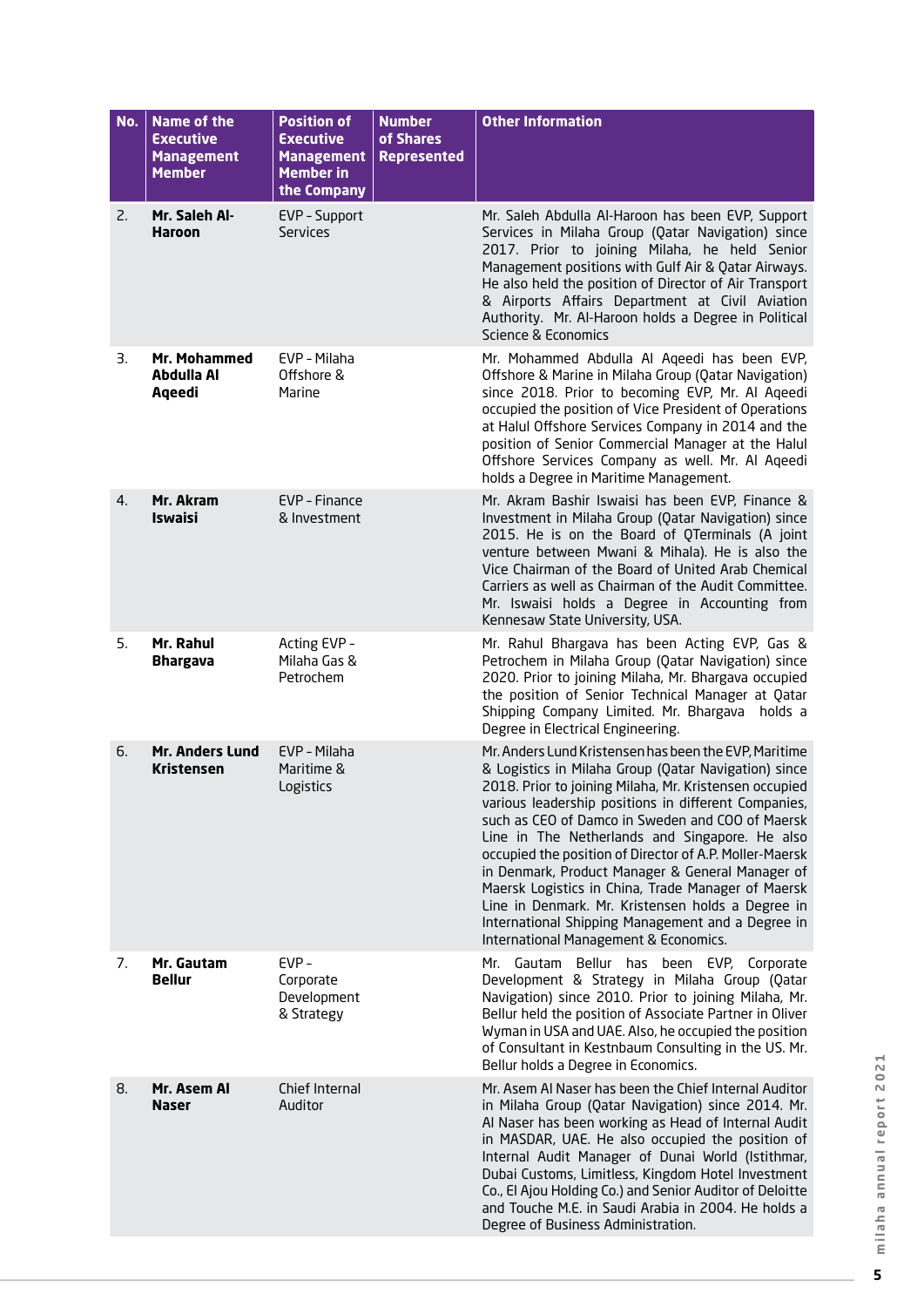#### **3.2 Powers of the Board of Directors**

The Board of Directors has the widest authorities necessary for reviewing and outlining the Company's strategic goals and targets, and it is responsible for achieving these goals and targets by monitoring the implementation of the policies through the Executive Management. Under Qatar's Commercial Companies Law and the Company's Articles of Association, the Board of Directors invites the Shareholders to Ordinary or Extraordinary General Assembly Meetings in order to obtain their approval on the issues and resolutions, which are not within the Board's authority. The Chairman will practice his responsibilities independent of the responsibilities of the Company's President& CEO, who is appointed by the Board of Directors. The organizational structure of the Company reflects the official responsibilities of either of them separately.

#### **3.3 Duties of the Chairman**

According to the Company's Articles of Association and the Board's Charter, the duties of the Chairman include, for example but not limited to, ensuring that the Board is fulfilling its duties efficiently and effectively, including that he should make sure that the Board Members are timely obtaining full information about the Board's work, and that essential issues are discussed properly and effectively as per the agenda of each meeting, and that any issue proposed by any Board Member is taken into consideration. The Chairman may delegate this role to another Board Member.

#### **3.4 Meetings of the Board**

The Board holds its periodic meetings according to a schedule pre-approved by the Board. At least six meetings per year should be held, under the provisions of the Company's Articles of Association, and if necessary and on emergency grounds the Board may pass resolutions of meeting which shall be included in the agenda of the next meeting as per the Qatari Commercial Companies Law.

A meeting of the Board shall be held upon an invitation from the Chairman or from the Vice-Chairman in his absence. Meeting shall also be invited to when two Board Members request a Board meeting to be held. Such invitations should be sent at least seven days ahead of the scheduled meeting date along with a detailed agenda of the meeting. In the financial year ending 31 December 2021, the Board of Directors held six meetings, in addition to some resolutions adopted off-meeting and all Board Members were obligated to attend all meetings according to the requirements.

#### **3.5 Secretary of the Board**

The Board has appointed a Board Secretary working under the direct supervision of the Chairman. The Secretary has a Bachelor's degree in Law from the University of Leeds - UK, he has experience in Corporate Governance processes

and Board of Directors Secretariat, for example preparing the Board meeting agenda, ensuring that the invitations for Board meetings are delivered to all Board Members. As well as recording and maintaining Board minutes of meetings and distributing the Board resolutions to the competent departments after Board's approval. The Secretary is also required to follow up on the execution of the Board resolutions and shall present a report on the results to the Board in every meeting for review and ensuring that all resolutions issued by the Board has been executed, otherwise he shall provide the reasons of failure of executing the resolution(s). The Secretary is also responsible for distributing the relevant Company information demanded by Members of the Board.

The Board Members have the right to utilize the services of the Board's Secretary and his advice. The Board's Secretary can be appointed or dismissed only by a Board of Directors' resolution.

#### **3.6 Board of Directors Remuneration**

The Remuneration for the Board Members is determined under Article (40) of the Company's Articles of Association and Article (119) of Qatar's Commercial Companies Law .The Articles of Association of the Company shall specify the manner of determining the remuneration of the Members of the Board of Directors, provided such remuneration does not exceed (5%) of the net profit after deducting reserves, legal deductions and distributing a profit of not less than (5%) of the Company's paid up capital among its Shareholders. The Board of Directors also proposes the amount of cash allowances for Members of the Board who are assigned any administrative responsibilities within the Company in accordance with the Dividends Distribution & Remuneration Policy. The Remunerations of the Board of Directors and the Executive Management are disclosed in the combined annual report of the Company.

#### **3.7 Duties and Other Obligations of the Board**

- The Board shall ensure that Members of the Strategic & Investment Committee, Nomination & Remuneration Committee, Audit & Risk Compliance Committee, the Internal Auditors, and representatives of the External Auditors to attend the General Assembly Meetings.
- The Board shall hold induction session for the new Board Members including a visual display in order to ensure that they understand the Company's activities and operations and become fully aware of their obligations.
- • The Board Members are responsible for understanding their roles and duties and for having knowledge about the financial, commercial, and industrial issues, and about the operations and activities of the Company. For this purpose, the Board shall approve and implement adequate official training courses aimed at enhancing the skills and knowledge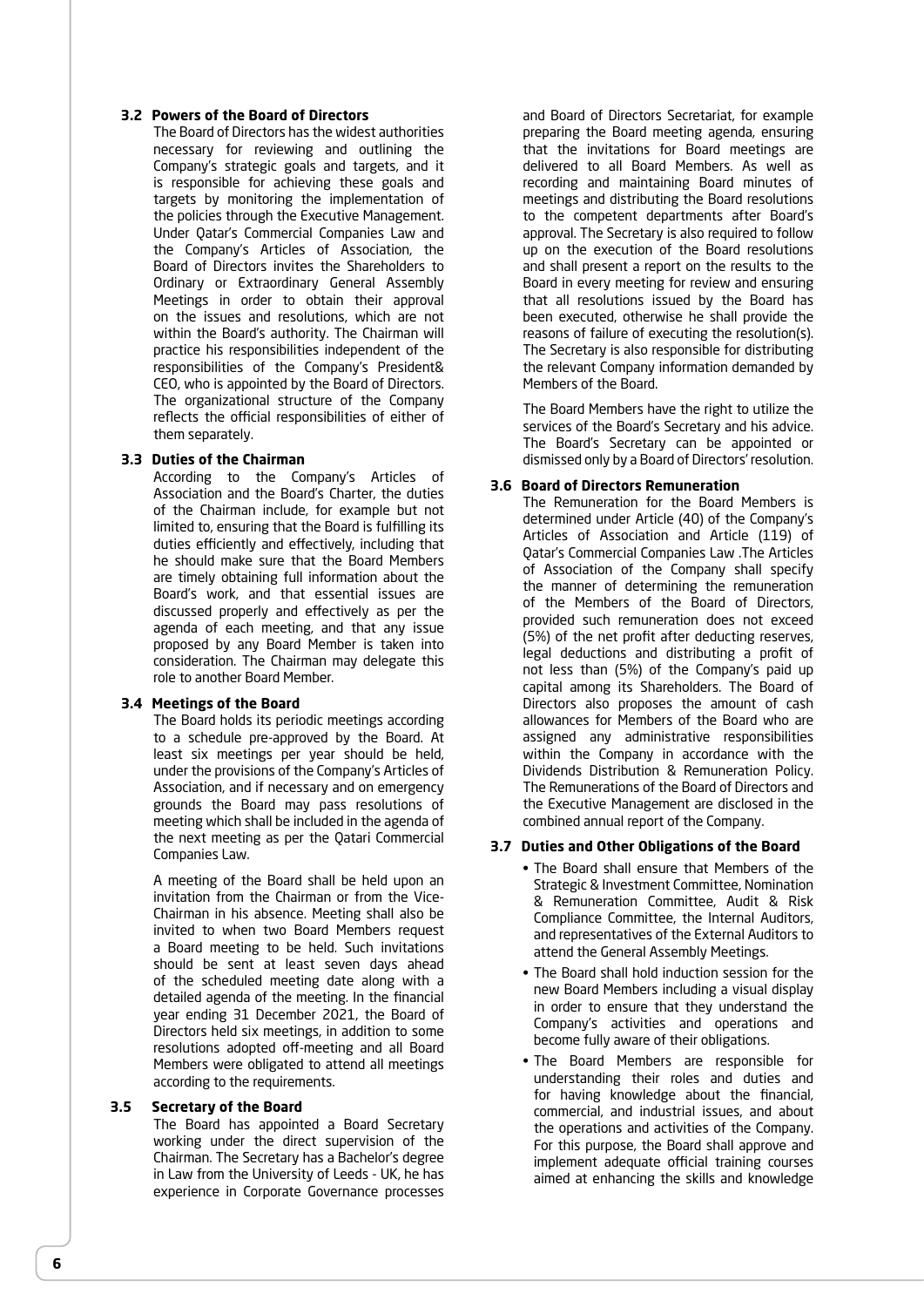of the Board Members.

- The Board members should always be aware of the latest developments in the area of Governance and of the best relevant practices.
- The Board Members are committed to attending the meetings of the Board regularly. In the event of absence, the provisions of Article No. (36) of the Company's Articles of Association and the Board's Charter shall be applied.

#### **3.8 Appointing of Board Members**

As per the conditions mentioned in the Commercial Companies Law and the Company's Articles of Association, the following should be observed:

- • Nomination and appointment of the Board Members should take place in accordance with the procedures stated in the Commercial Companies Law and the Company Articles of Association.
- The Board of Directors formed a Nomination Committee in 2014, which has been reformed after election of the Board of Directors

on 16/3/2021. The Nomination Committee verifies the applications for nomination to the Membership of the Board of Directors, ensures the applications' conformity with the conditions provided for in the Commercial Companies Law, Company's Articles of Association, as well as the stipulation of Article No. (5) of the Governance Charter. (Nomination through the Committee does not prevent any Shareholder of the Company from standing by himself or from being nominated to the election).

• The Nomination Committee should take into consideration, among other things, the ability to give the candidates enough time for carrying out their duties as Board Members, in addition to their skill, knowledge, experience, and their professional, technical and academic qualifications, and personality. The Nomination Committee should also take into consideration "the appropriate guidelines for nominating the Board Members" which are subject to changes by the Authority from time to time.

## **4. Board of Directors Committees**

- • The Board of Directors establishes Committees reporting to the Board and the performance of each Committee is based on the standards set in the Governance Charter. Generally, the Board committees do assist the Board in carrying out its duties, and the overall responsibilities of the Board in managing the Company.
- The Board of Directors has established three Committees for assisting the Board and facilitating the execution of the Board's obligations and responsibilities. The Committees are:
	- 1.Strategic & Investment Committee.
	- 2.Audit Risk & Compliance Committee.
	- 3.Nomination & Remuneration Committee.

The tables below show the Committees' formation and brief description of the duties assigned to each:

#### **4.1 The Strategic & Investment Committee**

 This Committee was initially formed in March 2009, then it has been reformed in the subsequent terms of the Board, and last formation occurred after election of the new Board of Directors on 16/3/2021. According to the Strategic & Investment Committee's Charter, the most important duties of the Committee is overseeing the investment activities exceeding the value limit authority of the Chairman and the Chief Executive Officer, for protecting the interests of the Company from any future risks, and the Committee raises its recommendations in this regard to the Board. The Committee held six meetings in the year 2021. Below are the Members of the Strategic & Investment Committee:

| No.          | <b>Name of the Member</b>                                | <b>Position</b>                                                 |
|--------------|----------------------------------------------------------|-----------------------------------------------------------------|
|              | H.E Sheikh Jassim bin Hamad bin Jassim<br>Jaber Al-Thani | Chairman - President of the Strategic & Investment<br>Committee |
| 2.           | H.E Sheikh Khalid bin Khalifa Al-Thani                   | Vice- Chairman - Member of the Committee                        |
| 3.           | H.E Sheikh Suhaim bin Khaled Al-Thani                    | Board Member - Member of the Committee                          |
| $\mathbf{4}$ | Mr. Adel Ali Bin Ali                                     | Board Member - Member of the Committee                          |
| 5.           | Mr. Hamad bin Mohammad Al-Mana                           | Board Member - Member of the Committee                          |

#### **4.2 Audit Risk & Compliance Committee**

• This Committee was initially established in 2003, and then has been repeatedly reformed in all subsequent terms of the Board, and last formation occurred after election of the new Board of Directors on 16/3/2021. The duties of the Committee include assisting the Board in carrying out its supervisory responsibilities by reviewing internal controls on financial reporting to ensure that the financial data presented to the Shareholders and other relevant parties are free from material misstatement and monitoring the findings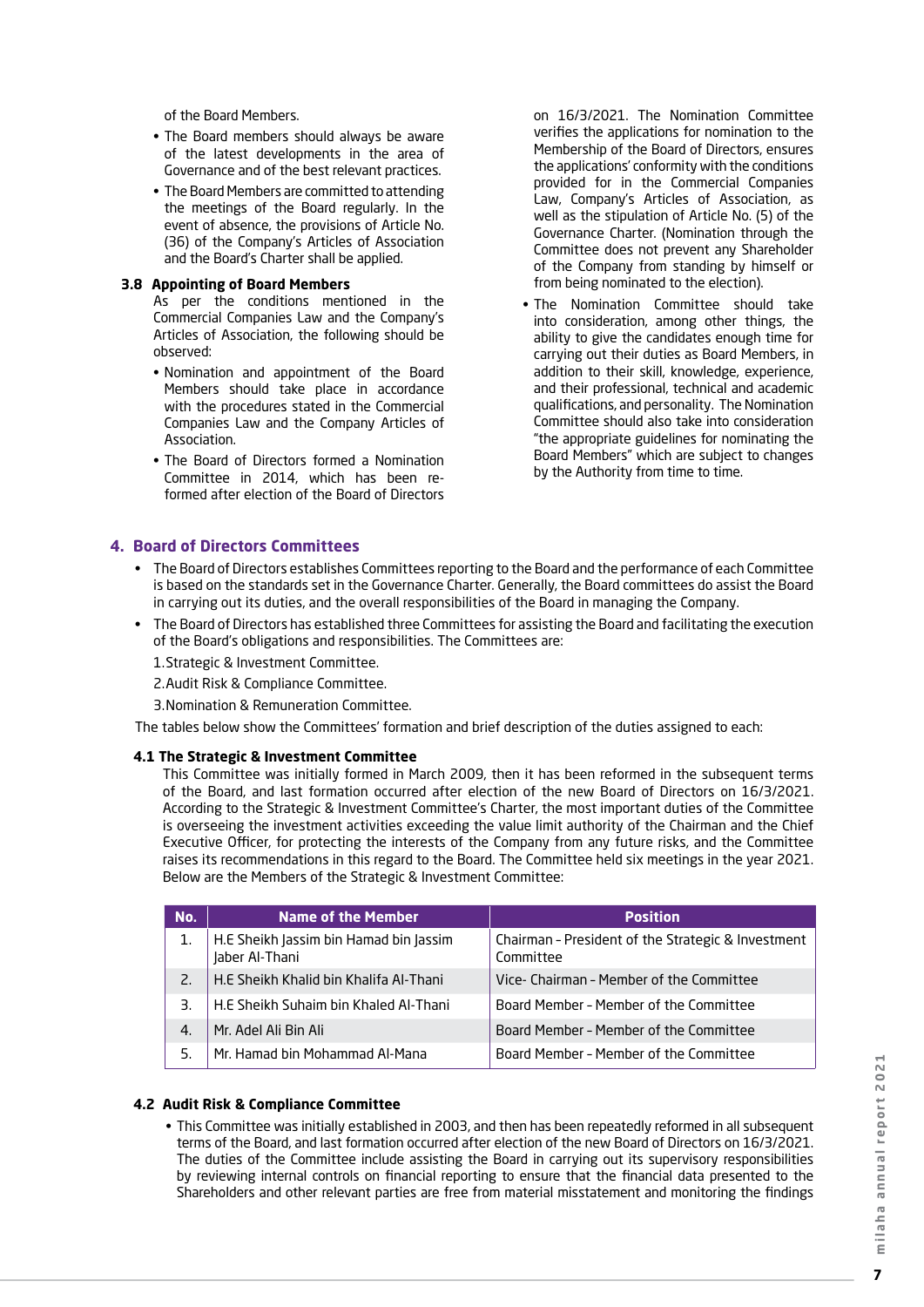and comments in the Audit Reports prepared by the Internal Audit and External Auditors. The Committee ensures the compliance of the departments and employees with the Board Policies, applicable laws, regulations, and instructions. The Committee submits to the Board periodical reports about the results of its activities. The Committee does not include any Member who was previously employed by the Company's External Auditor. The Committee held six meetings in the year 2021. Below are the Members of the Audit Committee:

| No. | Name of the Member                               | <b>Position</b>                                                  |
|-----|--------------------------------------------------|------------------------------------------------------------------|
|     | Dr. Mazen Jassim Jaidah                          | Board Member - President of Audit Risk &<br>Compliance Committee |
|     | H.E Sheikh Hamad bin Mohammed Khalid<br>Al-Thani | Board Member - Member of Audit Risk &<br>Compliance Committee    |
|     | Mr. Mohammed Ebrahim Al-Sulaiti                  | Board Member - Member of Audit Risk &<br>Compliance Committee    |

• The Board has updated the Audit Risk & Compliance Committee's Charter for incorporating the changes required by the QFMA new Governance Code.

#### **4.3 The Nomination & Remuneration Committee**

- The Nomination Committee has been merged with the Incentives & Remuneration Committee in 2018 to become one Committee named Nomination & Remuneration Committee. The Nomination duties are represented in verifying the nomination applications submitted by Shareholders for participation in the election of Members of the Board of Directors and ensuring that the applications are meeting the prescribed conditions and controls under Qatar's Commercial Companies Law, Company's Articles of Association, and QFMA Corporate Governance Code. The Committee presents its recommendation on these applications for election in the General Assembly Meeting.
- The Remuneration Committee duties include setting the policies for Remunerating the Board Members, Executive Management, and Company employees, and ensuring proper implementation of these policies. The remuneration for the Executive Management will be based on the profit recognized at the end of the financial year, and the Committee raises its recommendations in this regard to the Board of Directors. Also, the Committee also submits an Annual Evaluation Report to the Board of Directors, based on the annual declarations submitted by the Chairman and Board Members of Milaha, which includes an annual performance evaluation and an acknowledgment not to combine positions, in addition to updating the data of each Board Member. The Committee held two meetings in the year 2021.

Below are the members of the Nomination and Remuneration Committee:

| No. | Name of the Member                       | <b>Position</b>                                                               |
|-----|------------------------------------------|-------------------------------------------------------------------------------|
|     | Mr. Adel Ali Bin Ali                     | Board member - President of the Nomination &<br><b>Remuneration Committee</b> |
|     | H.E Sheikh Abdulrahman bin Saud Al Thani | Board member - Member of Committee                                            |
|     | Mr. Saad Mohammad Al-Romaihi             | Board member - Member of Committee                                            |

- The Nomination Committee should approve and publish its scope of work in a way that describes its authority and work, in accordance with the Nomination Charter approved by the Board of Directors.
- The role of the Nomination Committee will include conducting an annual self-assessment of the Board's performance. There is a mechanism set for self-assessment of the Board of Directors.
- The Nomination Committee must observe any conditions or requirements in connection with nominating, electing, or appointing the Board Members issued by any other authority.
- The Board has updated the Charter of the Nomination & Remuneration Committee for incorporating the changes required by the new QFMA Governance Code, including submitting an annual report to the Board of Directors that contains an assessment of the performance of the Board Members.

In addition to the Board Committees, and as part of the overall Governance framework, Qatar Navigation has formed certain Management Committees to oversee the core business activities.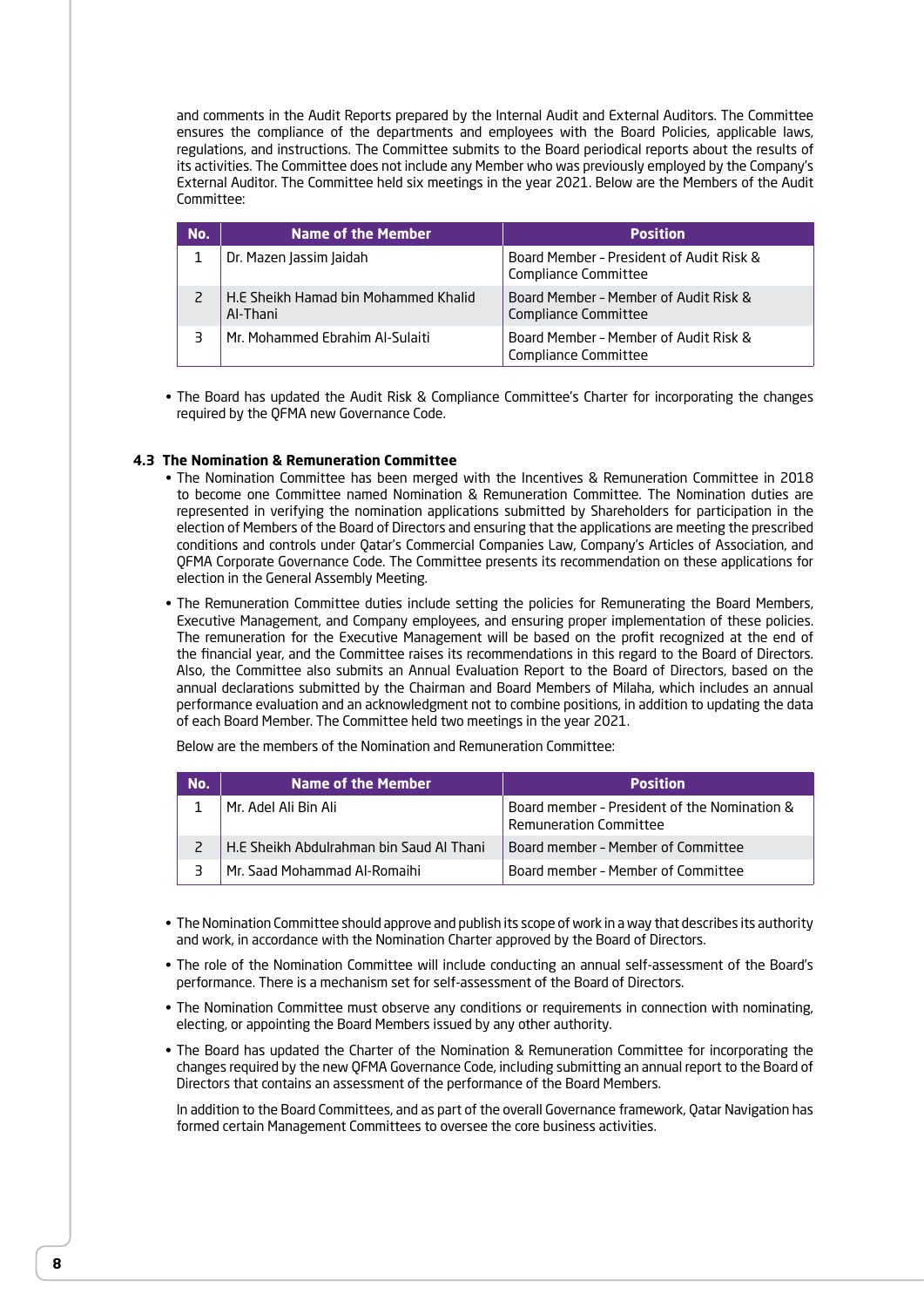## **5. Internal Audit**

#### **5.1 Purpose and Mission**

The purpose of the Milaha Internal Audit Department (MIAD) is to provide independent, objective assurance and consulting services designed to add value and improve the operations of MILAHA.

The mission of Milaha internal audit department is to enhance and protect organizational value by providing risk-based and objective assurance, advice, and insight. MIAD helps Milaha accomplish its objectives by bringing a systematic, disciplined approach to evaluate and improve the effectiveness of governance, risk management, and control processes.

#### **5.2 Independence and Objectivity**

Internal Audit reports functionally to the Audit Risk & Compliance Committee and administratively (i.e., Day-to-day operations) to the President & Chief Executive Officer (P&CEO).

The Chief Internal Auditor ensures that the internal audit department remains free from all conditions that threaten the ability of internal auditors to carry out their responsibilities in an unbiased manner, including matters of audit selection, scope, procedures, frequency, timing, and report content.

#### **5.3 Scope of Internal Audit Activities**

The scope of internal audit activities encompasses, but is not limited to, objective examinations of evidence for the purpose of providing independent assessments to the Audit Risk & Compliance Committee, management, and outside parties on the adequacy and effectiveness of governance, risk management, and control processes for Milaha. Internal audit assessments include evaluating whether:

- Risks relating to the achievement of Milaha's strategic objectives are appropriately identified and managed.
- The actions of Milaha's officers, directors, employees, and contractors comply with Milaha's policies, procedures, applicable laws, regulations, and governance standards.
- The results of operations or programs are consistent with established goals and objectives.
- Operations or programs are being carried out effectively and efficiently.
- Established processes and systems enable compliance with the policies, procedures, laws, and regulations that could significantly impact Milaha.
- Information and the means used to identify, measure, analyze, classify, and report such information are reliable and have integrity.
- Resources and assets are acquired

economically, used efficiently, and protected adequately

 MIAD audit universe includes all the entities, functions, departments, business processes, systems, projects, and activities of:

- Milaha.
- Milaha's subsidiaries, associate, and joint ventures and
- Requests from the Audit Risk & Compliance Committee, management, and other regulatory bodies.

#### **5.4 Internal Audit Plan**

Before the beginning of every financial year, the Chief Internal Auditor prepares a risk based Internal audit plan and the proposed related budget and presents both to the Audit Risk & Compliance Committee for approval.

The Audit plan covers Milaha and all its business units, and no activity is excluded from the scrutiny of Internal Audit. The Internal Audit Staff Members have full access to examine any documents or records they deem necessary for carrying out their responsibilities.

The Internal Audit Department is responsible for executing the Audit plan approved by the Audit Risk & Compliance Committee.

#### **5.5 Reporting to Senior Management & Audit Risk & Compliance Committee**

The Chief Internal Auditor reports periodically to senior management and the ARC Committee regarding:

- The internal audit department's purpose, authority, and responsibility.
- The internal audit department's plan and performance relative to its plan.
- The internal audit department's conformance with The IIA's Code of Ethics and Standards, and action plans to address any significant conformance issues.
- Significant risk exposures and control issues, including fraud risks, governance issues, and other matters requiring the attention of, or requested by, the ARC committee.
- Results of audit engagements or other activities.
- Resource requirements.
- Any response to risk by management that may be unacceptable to Milaha.

The Audit Risk & Compliance Committee periodically presents reports to the Board on significant audit issues including internal control failures and provides assurance to the Board about the design and effectiveness of the internal control system in the Company. In addition, there is an Independent Reasonable Assurance Report in the Company's Annual Report that is provided to the Shareholders by the External Auditor which includes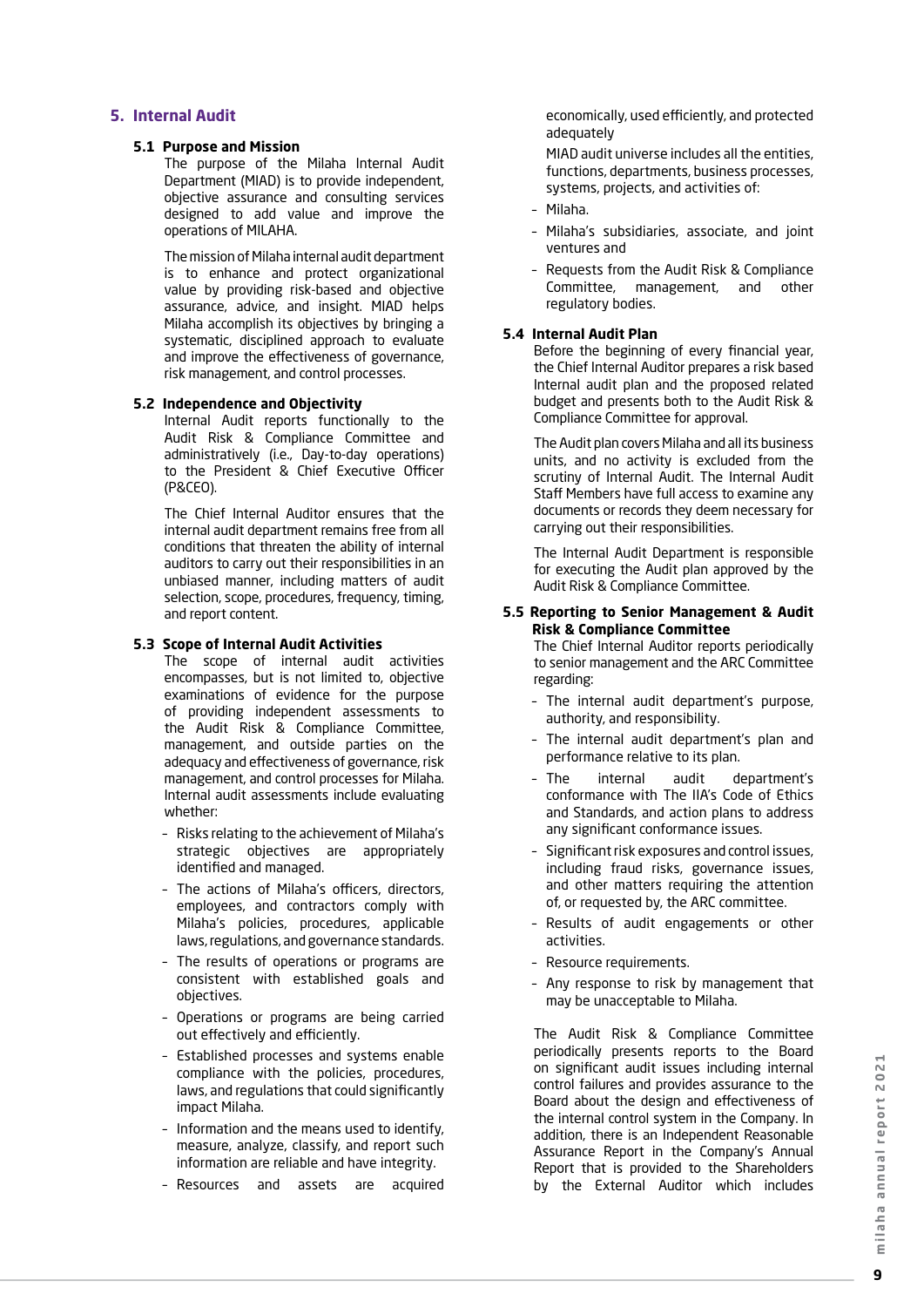an assessment of the significance of any weakness in the Internal Controls.

#### **5.6 Incident Management Framework**

Milaha has an approved Incident Management Framework (IMF) which provides with the necessary policies and procedures to allow for the effective, efficient and consistent reporting and handling of all incidents.

Number, type and disposition of incidents is periodically reported to Audit Risk & Compliance Committee. The same is reported by Audit Risk & Compliance Committee to Board through its annual report.

#### **6. The External Auditors**

- The External Auditors are appointed by the General Assembly upon recommendations of the Board of Directors. In the General Assembly meeting held on 16/3/2021 the Shareholders approved the appointment of M/s PWC as the Company's External Auditor for the year 2021, which is the first year of PWC as External Auditor of the Company. PWC is a licensed and accredited audit firm working independently from the Board of Directors and the Company's Management.
- The Company usually ensures the nonexistence of any conflict of interests between the Company and the External Auditors before appointing them. If it appears, after their appointment, that the matter had been otherwise, the External Auditor shall be replaced. The External Auditor or any of his staff should not be a Member of the Board or occupy any position in the Company.
- The External Auditors perform an Independent Audit of the annual financial statements and a review of the half yearly financial statements prepared in accordance with the International Financial Reporting Standards (IFRS), in addition to the requirements of Qatar Financial Markets Authority (QFMA) and in accordance with the Governance System. The financial reports are published in local newspapers in both Arabic and English languages and are posted on the websites of both the Company and Qatar Exchange in order to allow the Shareholders and the public in general to access the Company's information.
- The External Auditors have the right to examine any records, books, and documents in the Company and to ask for any information deemed necessary for carrying out their duty as Auditor.
- Further, the External Auditors are eligible to have meetings with the Audit Risk & Compliance Committee and with the Board. They also attend the General Assembly meetings for answering questions raised by the Shareholders regarding the Company's financial statements.

## **7. The Disclosure**

– The Company is fully committed to QFMA disclosure requirements. The major events of the Company are disclosed to Qatar Exchange and to the media according to the instructions of QFMA and requirements of the Company's Articles of Association, as follows:

#### **7.1 Disclosure of Qatar Navigation Achievements in 2021**

- In 2021, Milaha awarded 1st place in Qatar Steel's HSSE awards.
- In Q1 of 2021, Expanded our global freight forwarding footprint through multiple strategic partnerships.
- In March 2021, Ship Agency received ISO 9001, 14001, and 45001 re-certification.
- Supporting North-Field expansion via key projects for Milaha's Offshore Marine, Ship Agency, Shipyard, and Logistics business units.
- In July 2021, Achieved 5 Star Audit Awards from the British Safety Council for Health and Safety and Environment across multiple business units.
- **7.2 Disclosure regarding Corona Virus (Covid-19)**
	- As of September 2021, there are zero active Covid-19 cases in Milaha due to stringent monitoring of COVID protocols and safety measure.
- **7.3 We Disclose Below the Number of Shares Held by the Members of the Board and by Major Shareholders as of 31/12/2021:**
	- Number of shares held by the Board Members: 134,774,520
	- Number of shares held by Major Shareholders: 449,170,699

#### **7.4 Capital Structure, Shareholders Rights, and Major Transactions**

- The Capital structure of Milaha is disclosed in the Company's Annual Report, which is presented to the Shareholders General Assembly according to the International Accounting and Auditing Standards. The Company's authorized and fully paid-up capital amounts to QR 1,136,164,750 distributed over 1.136,164,750 shares.
- In the event that substantial transactions are approved, against which the Minority Shareholders vote, the Board of Directors should ensure the protection of the Minority Shareholders.
- The Board is compliant with the stipulation of Article (7) of the Company's Articles of Association through a mechanism ensuring equal rights to all Shareholders in the sense that ownership of a single Shareholder, whether a natural or legal person, may not exceed 10 % of the share capital.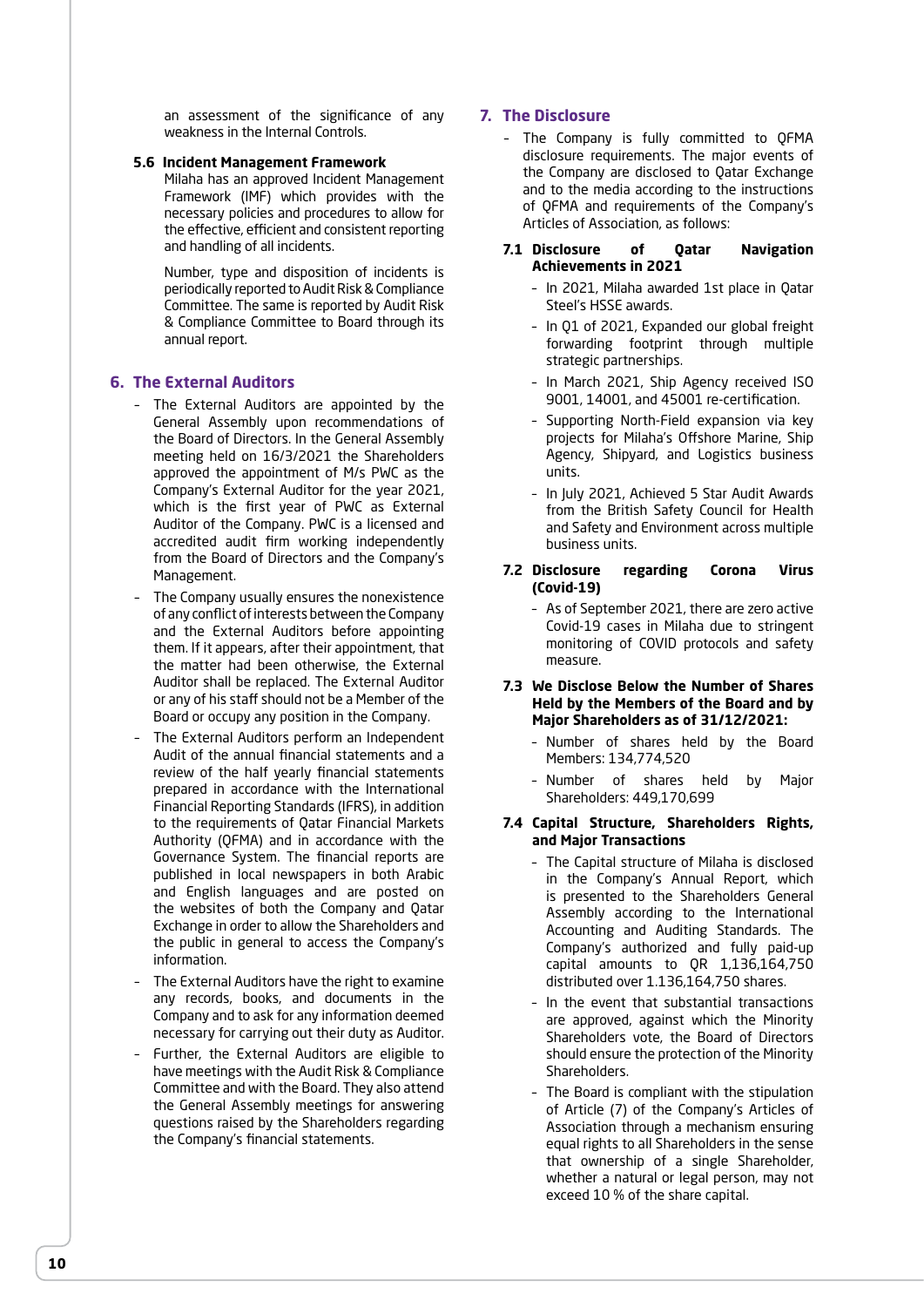- **7.5 Conflict of Interest and Third Party Trading** In addition to the provisions of Milaha's Articles of Association and the Board of Director's Charter, the Company adopts the policy detailed below regarding its processes for preventing conflict of interests and third party trading:
	- The Company's policy for preventing conflict of interests and Insider(s) Trading comprise general rules and procedures that govern the Company's involvement in any commercial transaction with a related party. In general, the Company may not enter into any commercial transaction or contract with a related party, without fully observing the terms and conditions provided for in the Commercial Companies Law and the Company's Policy on related parties, including the principles of transparency, equity, and disclosure.
	- In the event of presenting to the Board's meeting an issue of conflict of interests or a commercial transaction between the Company and a Member of the Board or a related party, this matter should be discussed in the absence of the concerned Board Member. This Member should never participate in voting on the transaction. In all cases, the transaction should be made at market prices and on absolute commercial basis, and with no conditions contrary to the interests of the Company.
	- On the occurrence of such transactions, they should be disclosed in the Annual Report, which will be presented in the General Assembly Meeting held after these commercial transactions.
	- The trading in the Company's shares and other securities by Members of the Board, Executive Management and key Staff is disclosed. The Company is adopting clear rules and procedures governing such trading based on the procedures in force in Qatar Exchange.

#### **7.6 Legal Claims**

- The Company's Legal Department is following up on the legal claims filed against the Company and those filed by the Company against other persons. None of the claims referred above has material impact on the company.
- All grievances, complaints, and communications that have reached litigation, are closely followed up by the Law firm entrusted with this matter, however, the number of cases filed against the Company as of 31 December 2021 is eight (8) cases including the litigation case referred to in the Financial Statements, all cases were investigated and the necessary measures taken to develop the internal control environment to ensure that it is not repeated.

 – There are no violations to mention except what it has been disclosed on the QFMA website.

## **8. Rights of Other Stakeholders**

- The Company's Executive Management is safeguarding the rights of the Stakeholders and related parties i.e. Shareholders, Employees, Creditors, Clients, Customers, Suppliers, Investors, etc.
- The Board of Director effectively ensures the application of the principles of fairness and equality among all employees without discrimination based on race, gender or religion; further, the Executive Management is ensuring the distribution of incentives to the employees according to the Dividends Distribution & Remuneration Policy approved by the Board.
- Under the provisions of the Company's Personnel Regulations the Executive Management is required to train and encourage the employees by creating helpful work environment in the Company, resolve their problems without affecting their productivity and performance, and encourage them to unfold their problems frankly to their managers. The Board is adopting a mechanism allowing the Company's employees to notify the Board about any suspicious behavior, which may constitute legal violations or cause damages to the Company. The Board ensures confidentiality to such employees and will protect them from any harmful reaction by their Managers or from other Company employees.

## **9. Shareholders Rights**

- The Shareholders surely enjoy the rights secured to them by the Commercial Companies Law and the Articles of Association, and Governance Charter of Milaha. Each Shareholder attending the General Assembly Meeting has the right to discuss the topics listed in the agenda and direct questions to the Board Members and to the Auditors. The Board Members must answer the questions and queries raised by the Shareholders without endangering the Company's interest.
- Article no. (44) of the Company's Articles of Association states the following: "In the event of approving substantial transactions which the minority Shareholders had voted against, the minority Shareholders may submit a grievance to the Board of Directors for ensuring that they would not be impaired by such transitions".
- The Shareholders may also exercise their voting rights at the General Assembly Meeting and may delegate their voting rights to another member who is attending the meeting.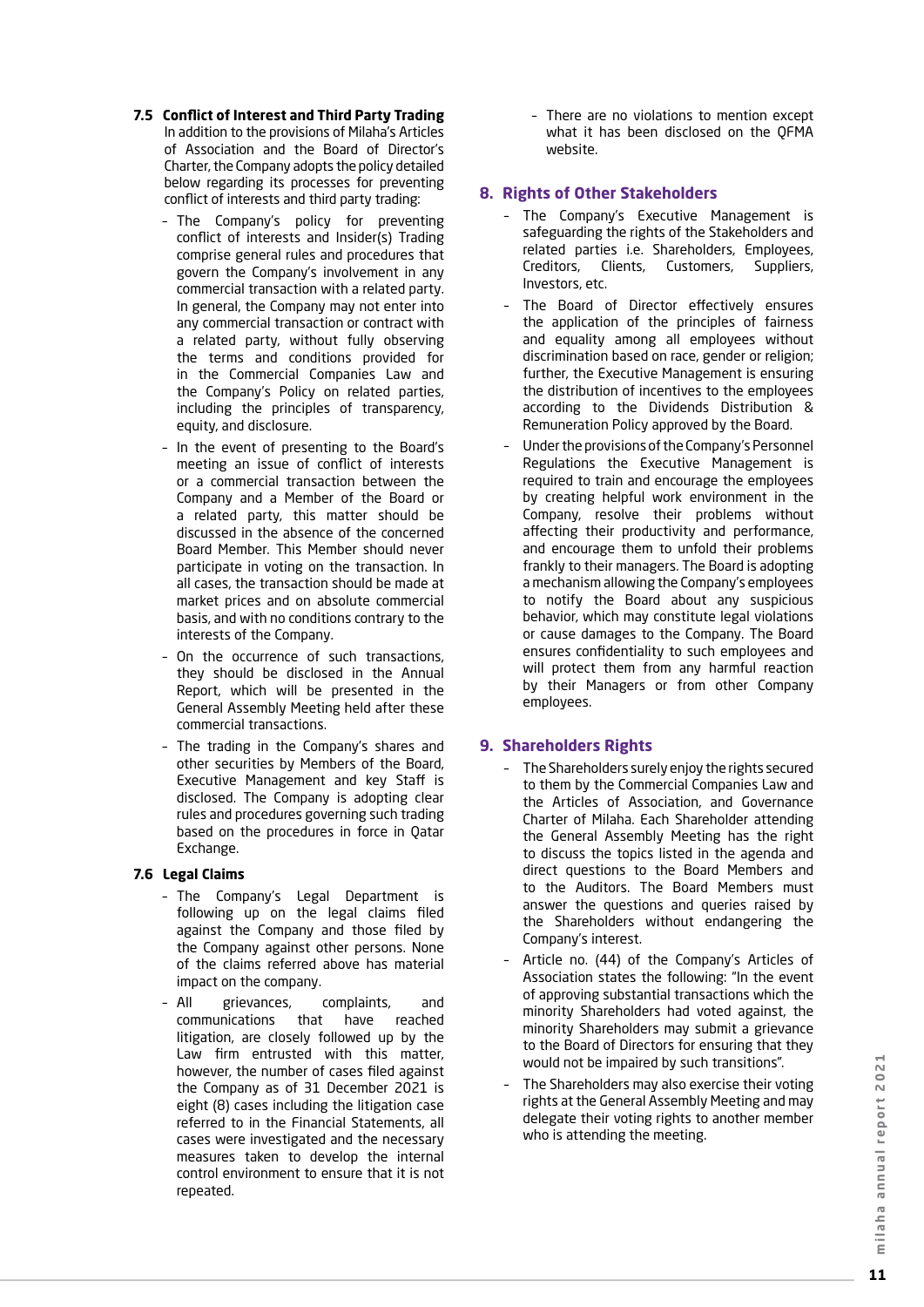– The Annual General Assembly Meeting of Shareholders is held in accordance with Articles (46), (47), (48), and (49) of the Company's Articles of Association and the provisions of the Commercial Companies Law. The Shareholders will receive notification of this meeting in advance. The notification shall be sent to the Stakeholders, Qatar Exchange, and QFMA and shall be published in the local newspapers and the Company's website. Copies of the Annual Report and the financial statements shall be provided to the Shareholders before the meeting date in order to enable them to participate in the discussions about the contents of the report with the Board of Directors.

#### **9.1 Shareholder Rights Regarding Distribution of Dividends**

 – The Board of Directors presents to the General Assembly a clear policy on the distribution of dividends as per the Company's Articles of Association and the Commercial Companies Law and gives the ground that justify such policy based on the benefit of both the Company and Shareholders.

#### **9.2 Obtaining of Information**

- Every Shareholder has the right to view the Company's Memorandum of Association and the Articles of Association and to obtain general information about the Company as per the controls provided for in this regard.
- Milaha has a website where documents, disclosures and general information that should be made public are posted, in accordance with applicable laws, the charter of the Board of Directors, and relevant regulations.

#### **10. The Records of Shareholdings**

- 10.1 The Company maintains correct and upto-date records of the Shareholdings based on information we get from Qatar Exchange.
- 10.2 According to the instructions issued by Qatar Exchange to Listed Companies, the Shareholder records are deposited with Qatar Central Securities Depositary Company, which is the party responsible for Shareholder Affairs. The Company has delegated to Qatar Central Securities Depositary Company the task of maintaining and organizing this record, under Articles (159) and (160) of the Commercial Companies Law. Any Shareholder has the right to approach Qatar Central Securities Depositary Company for viewing the record book as per the controls issued by Qatar Financial Markets Authority.

## **11. Investor Relations**

The Company maintains good relations with the Shareholders and Investors through open and transparent communication channels. Information is regularly provided to the existing and prospective Investors and related parties through the website of Qatar Exchange and various media venues in addition to the Company's website: www.milaha.com. The website provides detailed information to the Shareholders about the Company's governance, financial statements, and other important information. These can be accessed through Shareholders & Investor Relations window on the Company's website. In addition, phone conferences are held periodically for informing the Shareholders and Investors with the Company's reports and performance, after the Company has published all its annual, half yearly, and quarterly reports.

## **12. Corporate Social Responsibility Policy**

- Milaha as a leading Maritime and Logistics Service Provider with various activities in Qatar and the Middle East, is committed to supporting the communities in which it operates.
- Corporate Social Responsibility is an integral part of our strategy, as Milaha provides abundant annual financial support to the Social and Sports Support Fund (DAAM) under Law No. (13) of 2008 and further clarification of this Law issued in January 2010, in addition to the initiatives in the areas of environment, HSSEQ, employee welfare, and equal employment opportunities.

#### **12.1 Governance of Corporate Social Responsibility**

- The Corporate Communications Department is responsible for managing and coordinating Corporate Social Responsibility initiatives and managing all events in the Company, including conferences and speech events.
- The Corporate Communications Department shall request the Company's social responsibility budget, which shall be approved by the Board of Directors within the annual budget of the Company's business.

#### **12.2 Corporate Social Responsibilit Focus Areas**

#### **– Environment & Sustainability**

 – Milaha is working diligently to minimize impacts on the environment associated with its operations and increase the sustainability of the business through the implementation of its environmental management system, which provides the framework for: